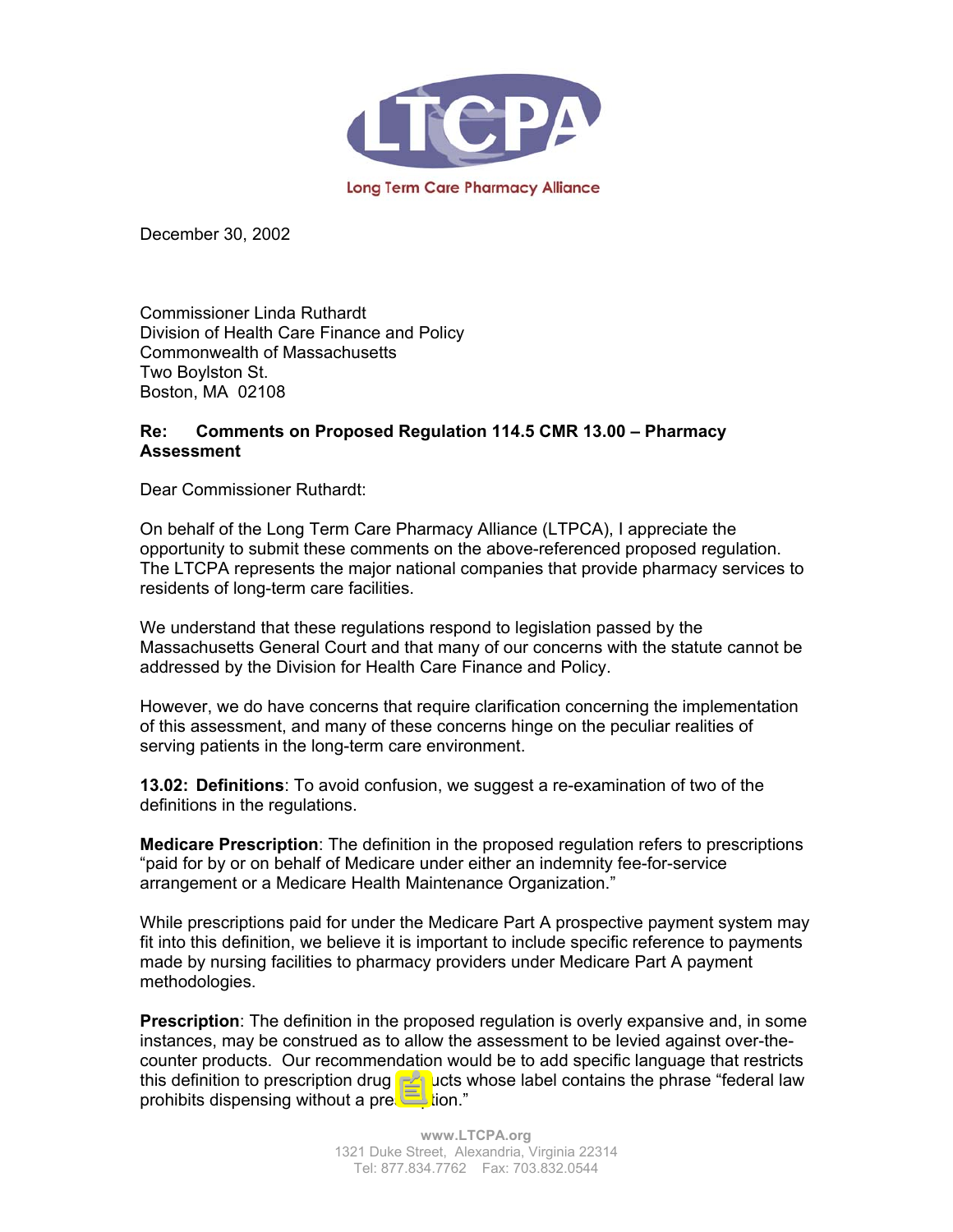**General Concerns**: As the Division is aware, long-term care pharmacies are quite different from retail pharmacies. Among the most important differences with respect to this regulation is the manner in which Medicaid reimburses the pharmacy provider.

In retail settings, claims are generally adjudicated online and in real time, assuring the pharmacy that the claim will be honored by Medical Assistance. With long-term care pharmacy claims, the pharmacy provider may not receive a commitment to cover the claim until well after the drug has been dispensed. A typical example of this would be when the resident has applied for Medical Assistance and is awaiting confirmation that their application has been approved.

In retail settings the prospective recipient would be required to pay cash for the prescription. Long-term care pharmacies typically carry the charge until we receive notification of Medicaid status and the effective date. We may also have an agreement with the facility to bill the facility on these claims, awaiting Medicaid status verification.

Under the proposed regulation, we would assume that we would be required to collect an assessment from the customer to cover the payment to the state for a non-Medicaid prescription. If Medicaid subsequently agrees to establish eligibility retroactively, would we then be required to refund the assessment, assuming we were able to collect it in the first place?

Another area of concern is the terminology used in both the enabling legislation and in the proposed regulation. It is clear that this is intended, in all respects, to be a *de facto* provider tax. Given the more recent pronouncements and actions by the federal Center for Medicare and Medicaid Services (CMS), the legislation attempted to steer a narrow course within which CMS would authorize the tax to be implemented and attract additional federal funds.

The problem arises with the specific avoidance of the word "tax" within both the statute and the proposed regulation. Several of our members have contractual agreements that allow them to pass state tax assessments on to the payer, but do not similarly allow for the more amorphous "assessments" to those payers for reimbursement. The result is that the pharmacy has no recourse for recovering the assessment and it becomes uncollectible.

We strongly recommend that the regulation provide clarification that this statute imposes a tax and may be passed on to either the responsible third party or the recipient of the prescription.

Another important concern is the open-ended nature of the assessment. While the Division has established the assessment at \$.065 per prescription, with a temporary rate of \$1.30 for the period January 1, 2003 through June 30, 2003, there appears to be a potential for retrospective adjustments to the rate in order to fulfill the mandate for revenue. If so, there will be a possibility that, even if we can collect the assessment from our customers, the revenue requirement may require us to pay additional funds that we will not be able to recover.

Also, by specifically avoiding the use of the word "tax", we are curious if private plans shielded by the ERISA statute will be able to avoid payment for prescriptions under this